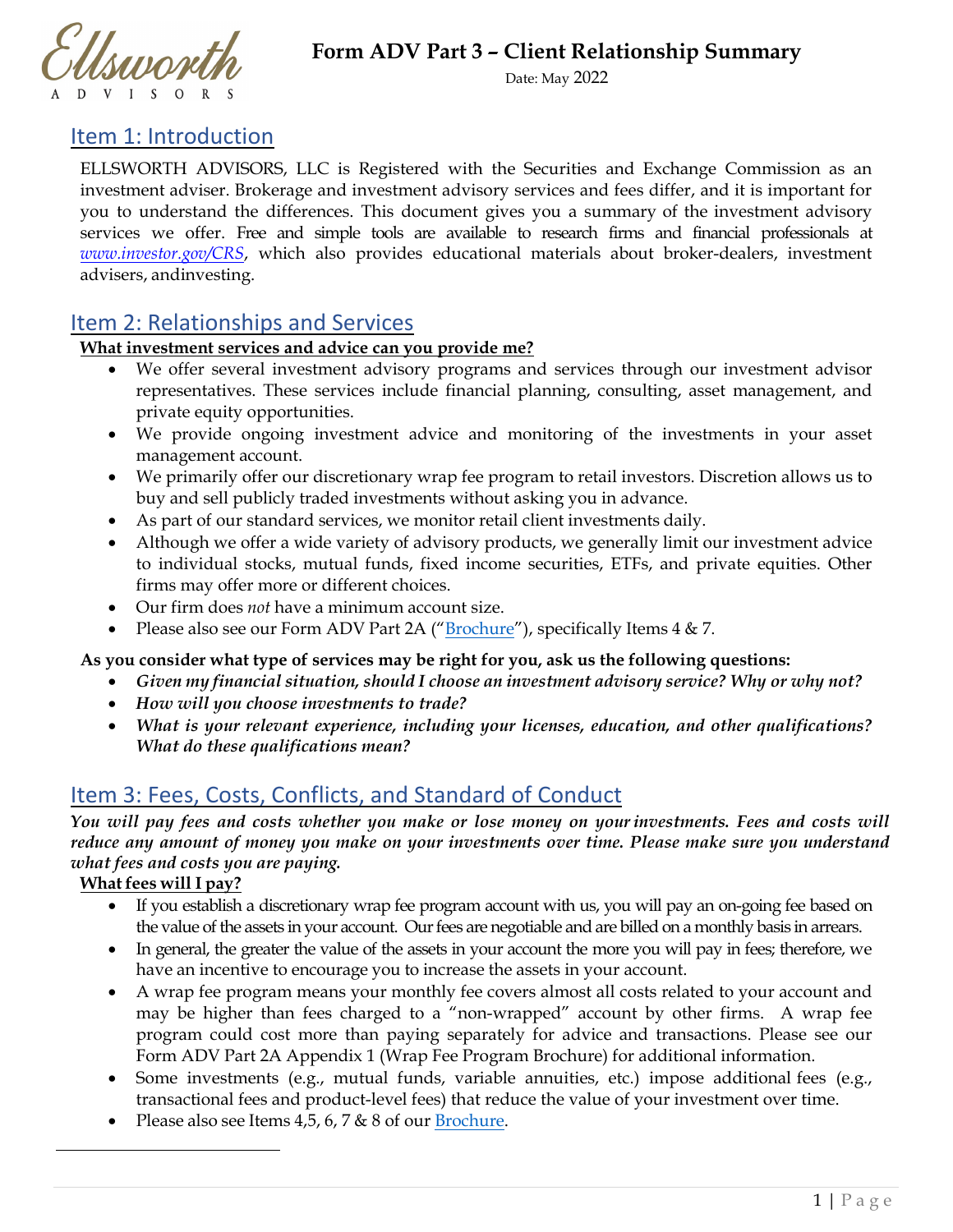**Form ADV Part 3** *–* **Client Relationship Summary**

Ellsupoeth

Date: May 2022

#### **As you consider the cost of our services ask us the following questions:**

• *Help me understand how these fees and costs might affect my investments. If I give you \$10,000 to invest, how much will go to fees and costs, and how much will be invested for me?* 

#### **What are your legal obligations to me when acting as my investment adviser? How else does your firm make money and what conflicts of interest do you have? How might your conflicts of interest affect me, and how will you address them?**

- *When we act as your investment advisor*, we have to act in your best interest and not place our interest ahead of yours. At the same time, the way we make money creates some conflicts with your interests. You should understand and ask us about these conflicts because they can affect the investment advice we provide you. Here are some examples to help you understand what this means:
	- o The greater the value of the assets in your account the more you will pay in fees; therefore, we have an incentive to encourage you to increase the assets in your account.
	- o Our firm is an insurance licensed agency for Accident & Health, Life. Those of us who are properly licensed, will offer you advice or products from these activities which will pay a commission to us. Commissionable products present a conflict of interest with our role as your investment adviser.

#### **As you consider whether to establish a relationship with us, ask us the following question:**

• *How might your conflicts of interest affect me, and how will you address them? Eliminate, mitigate or disclose?*

#### **How do your financial professionals make money?**

- We benefit from the advisory services we provide to you because of the advisory fees we receive from you. The greater the value of the assets in your account the more you will pay in fees; therefore, we have an incentive to encourage you to increase the assets in your account.
- Our investment advisers are each paid an annual salary and *not* based on the total amount of revenue they produce for us each year.
- Our investment advisers can receive commissions from clients for the sale of life insurance products on a commission basis.
- Please also see Item 10 of ou[r Brochure](https://adviserinfo.sec.gov/firm/summary/297464) for additional details.

## Item 4: Disciplinary History

## **Do you or your financial professionals have legal or disciplinary history?**

- $\bullet$  No.
- Visit *[www.investor.gov/CRS](https://www.investor.gov/CRS)* for a free and simple search tool to research us and our financial professionals.

#### **As you consider whether to establish a relationship with us, ask us the following question:**

• *As a financial professional, do you have any disciplinary history? For what type of conduct?*

## Item 5: Additional Information

For additional information on our advisory services, **you can visit** [ELLSWORTH ADVISORS, LLC -](https://adviserinfo.sec.gov/firm/summary/297464)  [Investment Adviser Firm \(sec.gov\).](https://adviserinfo.sec.gov/firm/summary/297464) You may **request a** copy of our Client Relationship Summary for no charge by calling Michelle Schwab, Chief Compliance Officer at (234) 901-2831.

*Questions to ask us: Who is my primary contact person? Is he or she a representative of an investment adviser or a broker-dealer? Who can I talk to if I have concerns about how this person is treating me?*